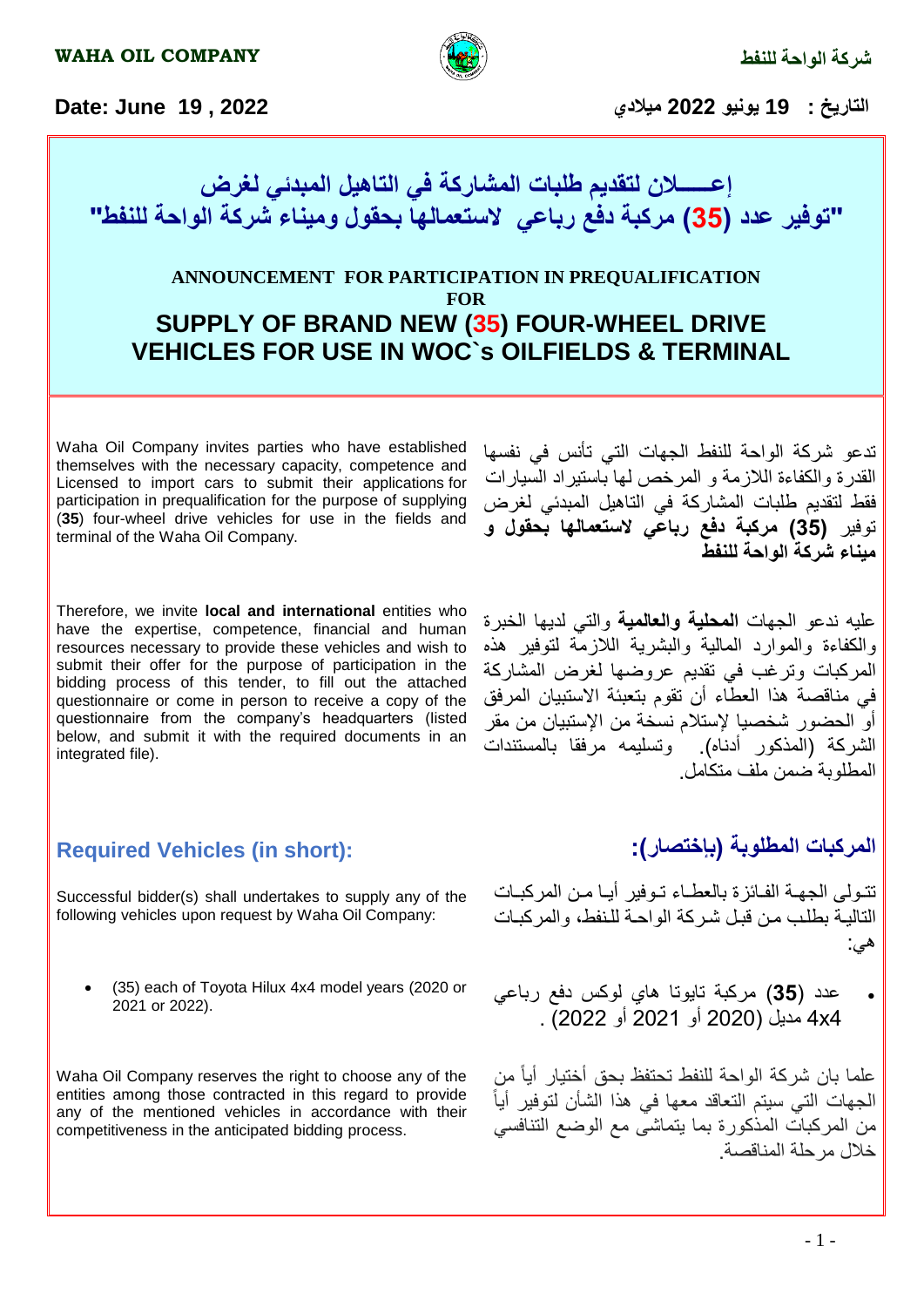#### **DOCUMENTS REQUIRED TO BE ATTACHED WITH THE QUESTIONNAIRE**

- Written application expressing contractor's interest to participate in the bidding process for this tender shall be submitted attaching WOC's announcement signed and stamped together with a statement declares your acceptance to all provisions of this announcement.
- Fill out the attached questionnaire and submit it attaching with all the required documents, including:
	- Statute of the company.
	- Establishment Contract / Decision of the company.
	- Updated & valid abstract form Libyan Commercial Chamber.
	- Copy of valid "Imparting cars" Business License.
	- Registration in the country of origin.
	- Previous work experience with information on number & list of such services executed inside and outside Libya, Supported by letters of recommendation signed by the legal representative of the entities that provided these services.
- Report of Chartered Accountant on the financial status of the company for the last five years including finance statement, Balance Sheet for these years. Or for the number of years in service for companies that were established in less than five years
- Certificate of Tax payment status addressed to Waha Oil Company for the purpose of pre-qualifications.

### **IMPORTANT CONDITIONS & NOTES:**

- It is a condition hereof that entities interested to submit their offer for this tender does have an experience in the supply of similar vehicles.
- Manufacture year can be either (2020 or 2021 or 2022).
- immediate delivery at WOC`s oilfields and terminal locations.
- 3 years Warranty OR 90,000.00 km
- Successful bidder shall be responsible for provision of spare parts and after sale services.
- To provide a hard copy and electronic copy (PDF) of the required documents in separate files according to the specialization (legal, financial, technical).

# المستندات المطلوب إرفاقها باالستبيان:

- طلب إبداء الرغبة في المشاركة في مناقصة هذا العطاء. كما ينبغي عل مقدمي الطلبات تقديم هذا اإلعالن موقع ومختوم ، مع بيان الموافقة عل جميع ما ورد بهذا الاعلان. تعبئة االستبيان المرفق وتقديمه مرفقا به كافة المستندات المطلوبة ومنها : -النظام األساسي للشركة. - عقد/ قرار تأسيس الشركة -مستخرج حديث ساري المفعول من السجل التجاري الليبي وكذلك شهادة اثبات قيد بغرفة التجارة والصناعة سارية المفعول. -نسخة من رخصة المزاولة "استيراد سيارات" سارية المفعول. - التسجيل في الوطن الأصلي للشركة. -الخبرة السابقة معززة بقائموة الخودمات موضوو هذا العطاء والتي تم تقديمها داخل وخارج دولوة ليبيا، معززة برسائل تزكية موقعة من قبل الممثل القانوني للجهات التبي قدمت لها تلك الخدمات.
- تقرير محاسب قانوني عن الوضع المالي للشركة للسنوات الخمسة الأخيرة مع الميزاانيات الخاصية لهذه السنوات، أو لعدد سنوات الخدمية للشير كات التي تأسست في أقل من خمس سنوات.
- شهادة السداد الضريب موجهة ال شركة الواحة للنفط، لغرض التأهيل المسبق.

# شروط ومالحظات هامة:

- يشترط عل الجهوة الراغبوة فوي تقوديم عرضوها لهوذا العطــاء ان **يكـون لـهــا خبـرة ســابقة فــى تـوفير هـذا** النوع من السيارات
- تواريا الصونع يجوب أن يكوون أحود السونوات الوثالث )2020 أو 2021 أو 2022(
	- التسليم فوري بحقول وميناء الشركة
	- فترة الضمان ثالت سنوات أو 90,000.00 كم
- الجهة الفائزة بالعطاء يجب أن يكون لها القدرة علو توفير قطع الغيار وتقديم خدمات ما بعد البيع.
- يجب تقديم نسخة ورقية وأخرى الكترونية )PDF )عن الوثائق المطلوبة بشكل منفصل وفقا للتخصص (القانونية،المالية، الفنية)